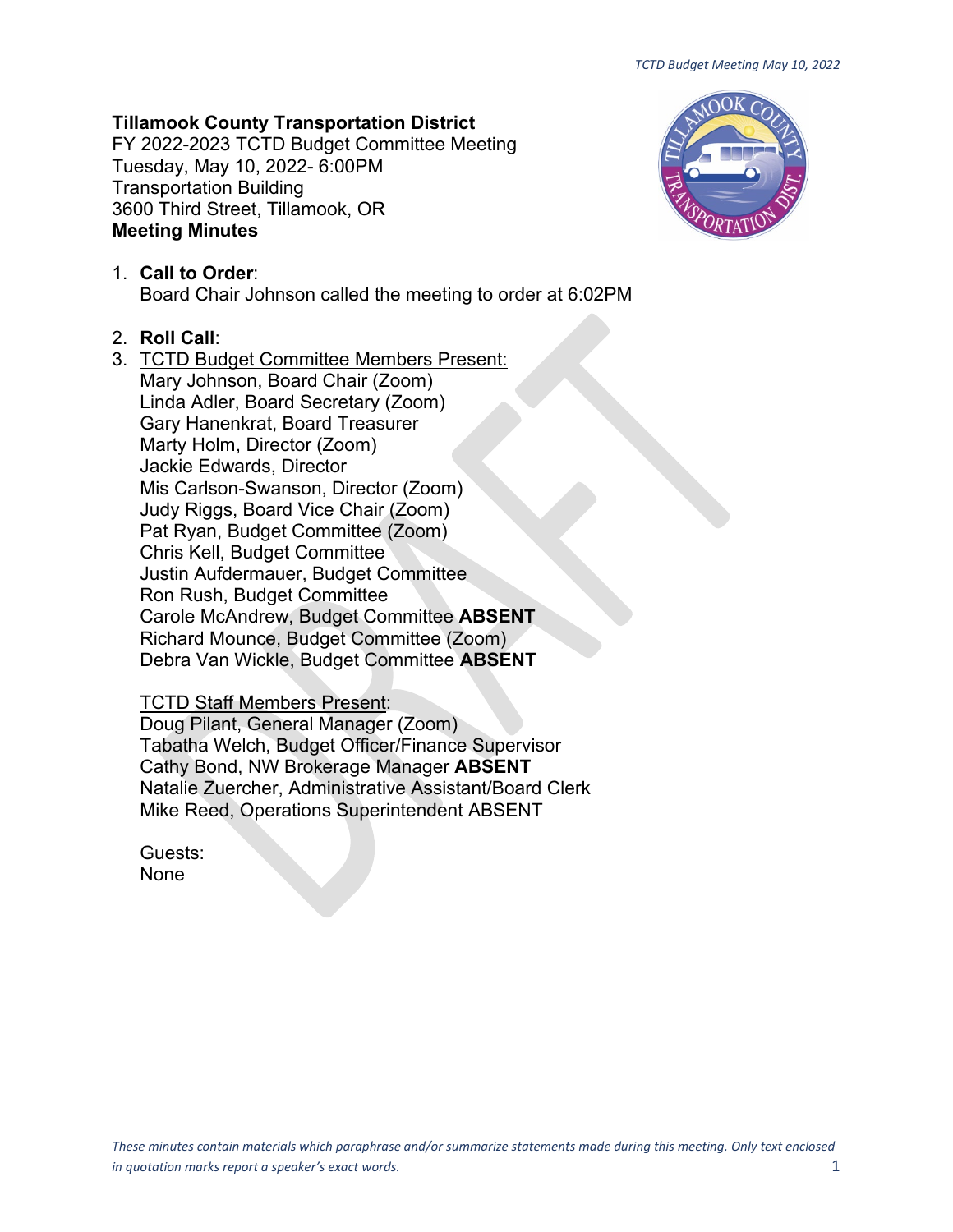# 4. **Election of TCTD Budget Committee Chair for FY 2022-2023**:

**Motion** by Dir. Hanenkrat to appoint Marty Holm as Budget Committee chair for FY 2022-2023. *Motion Seconded* by Committee Member Aufdermauer.

# **Motion Passed Unanimously**

# 5. **Reading and acceptance of the Budget Officer's message**: Committee Chair Marty Holm read the budget officer's message for FY 2022-2023 into the record.

# 6. **Line-by-line discussion of the FY 2022-2023 budget by fund**:

### (1A) LB20- General Fund Resources

Dir. Adler asked if there was revenue for the PC Shuttle. GM Pilant answered that these revenues are in miscellaneous income.

Committee Member Aufdermauer asked about contract revenue budgeted for this year should be increased over the previous year. FS Welch replied that due to covid revenues had been down in prior years and we expected these revenues to increase with additional NW Rides ridership.

## (2A) LB30A TCTD Administration- General Fund

Committee Member Aufdermauer asked if there are salary audit's done to reach the numbers located within the budget. Committee Chair Holm explained the district conducts periodic salary surveys every few years. FS Welch explained administrative staffing has been low due to not being fully staffed.

Dir. Adler asked if the Administrative Salaries should be rolled back. Committee Member Aufdermauer said he wasn't suggesting that to happen. Dir. Adler said they seem high. Committee Chair Holm replied salaries and health care insurance and the salary CPI goes up each year.

## (3A) LB-30A TCTD Operations- General Fund

Board Chair Johnson asked why VEBA and health care are going down in reference to the personal services line. FS Welch explained these line items were being adjusted to reflect current expenses.

Dir. Adler asked why is there Ecolane training. FS Welch explained we are bringing in Ecolane Trainers to train onsite.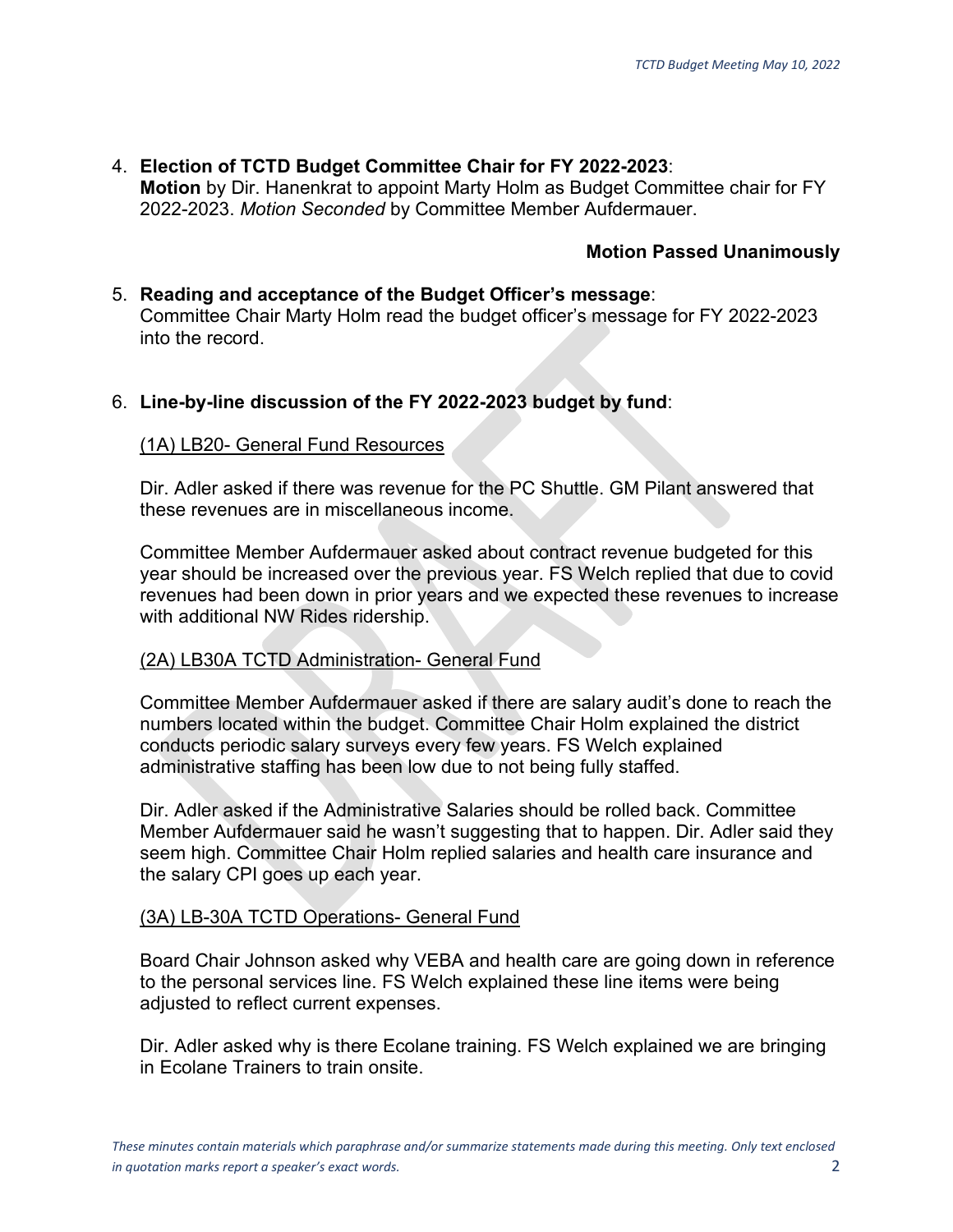## (4A) LB-30A TCTD Maintenance- General Fund

FS Welch explained personnel services have been increased due to increased staffing to perform more maintenance work inhouse.

Committee Member Rush asked why payroll is going up for healthcare. FS Welch replied that is a result of now having full-time employees in the maintenance department.

Committee Member Kell asked if we are comfortable with the amounts provided for fuel and propane. FS Welch said its open for discussion with the board. Committee Chair Holm added that we have been conservative on this making sure we don't short this piece on the budget. Dir. Adler replied that the numbers doubled from 2019 and 2021 but she is comfortable with it.

Committee Member Aufdermauer asked why vehicle expenses had been significantly reduced.

FS Welch explained we now have a vehicle mechanic.

Committee Member Aufdermauer asked if we have taken into consideration the increase in vehicle parts with this portion of the budget. FS Welch replied that GM Pilant and OS Reed have had discussions on supplies. GM Pilant explained that historically vehicle expenses included both labor for outsourcing parts. Now that we have a fulltime mechanic we are budgeting the same for parts but less for outside labor.

Committee Member Aufdermauer asked about the process that takes place when changing a budget line. FS Welch replied that this is a committee decision.

#### (6A) LB-30B Requirements Not Allocated- General Fund

FS Welch explained this year planning is being moved to unallocated since all the planning projects are grant funded.

Dir. Adler asked that unallocated Line 19 be more specific. FS Welch replied that this line is the total of all non-allocated budget total lines.

#### (7B) LB-11 Property Management- Enterprise Fund

No discussion.

#### (8B) LB-11 Capital Reserve Fund

No discussion.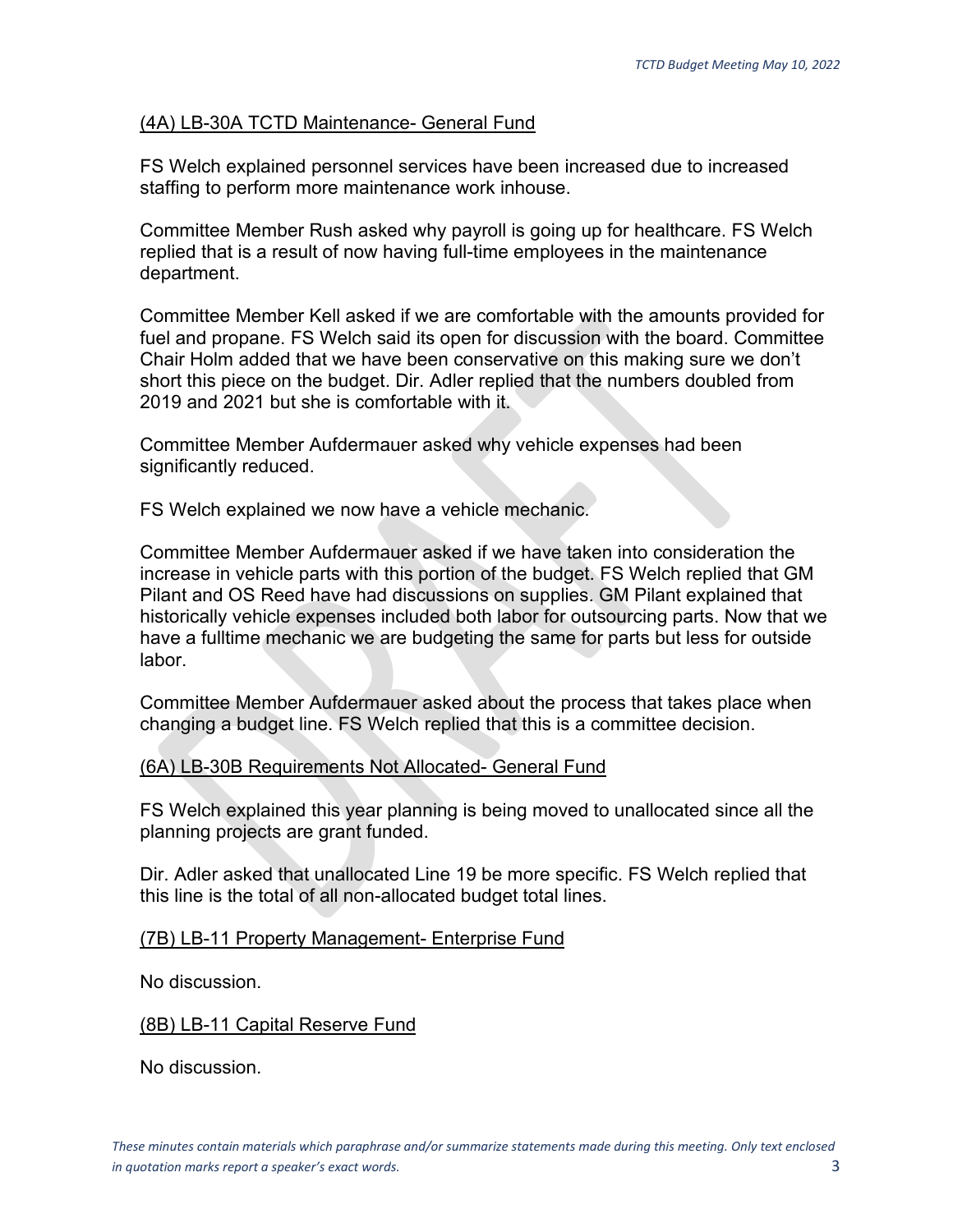## (9B) LB-11 Vehicle Purchase Reserve

No discussion. (10B) LB-11 Bus Wash Maintenance Reserve

No discussion.

### (11B) LB-10 Special Transportation Fund

No discussion.

## (12B) LB-10 Northwest Oregon Transit Alliance- Special Fund

No discussion.

### (13B) LB-10 NW Rides- Special Fund

Committee Member Aufdermauer asked if TCTD is the fiscal agent for NW Rides. GM Pilant replied that TCTD has a contract with CARE Oregon to operate the NW Rides brokerage. Committee Member Aufdermauer asked how this works. GM Pilant explained the program operates as a DBE and the District created this fund to account for the brokerage transactions separately. Committee Chair Holm added that TCTD is a provider of NW Rides services and manages the whole program now.

#### (14B) LB-10 Statewide Transit Improvement Fund

No discussion.

## 7. **Approval of the TCTD FY 20212-2023 budget as presented or amended**:

**MOTION** by Committee Member Rush to approve the FY 2022-2023 Tillamook County Transportation District budget as presented and send it to the Tillamook County Transportation District Board of Directors for a public Budget Hearing. *Motion seconded* by Dir. Edwards.

## **MOTION PASSED UNANIMOUSLY**

**MOTION** by Committee Member Aufdermauer that the Tillamook County Transportation District Budget Committee approves the 2022-2023 fiscal year budget in the amount of \$15,029,549. *Motion seconded* by Dir. Edwards.

## **MOTION PASSED UNANIMOUSLY**

**MOTION** by Committee Member Rush that the Tillamook County Transportation District Budget Committee approves taxes for the 2022-2023 fiscal year at the rate